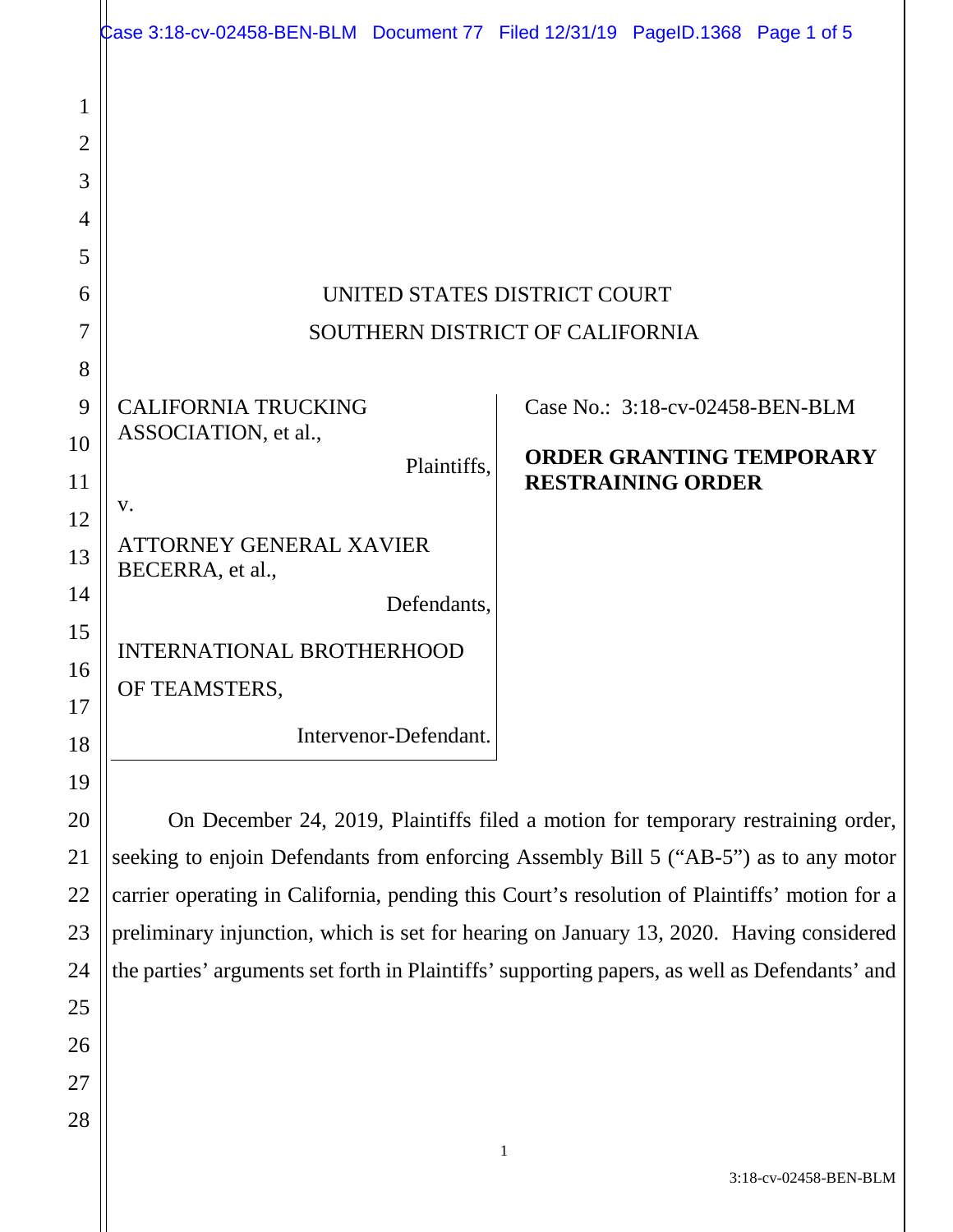1 2 Intervenor-Defendant's opposition papers, the Court finds that Plaintiffs' requested temporary restraining order is warranted.<sup>1</sup>

As applied to the motor carrier context, AB-5, which takes effect on January 1, 2020, provides a mandatory test for determining whether a person driving or hauling freight for another contracting person or entity is an independent contractor or an employee for all purposes under the California Labor Code, the Industrial Welfare Commission wage orders, and the Unemployment Insurance Code. *See* Cal. Labor Code § 2750.3(a)(1). Under AB-5's test (the "ABC test"), an owner-operator is presumed to be an employee *unless* the motor carrier establishes each of three requirements:

- (A) The person is free from the control and direction of the hiring entity in connection with the performance of the work, both under the contract for the performance of the work and in fact.
- (B) The person performs work that is outside the usual course of the hiring entity's business.
- (C) The person is customarily engaged in an independently established trade, occupation, or business of the same nature as that involved in the work performed.

*Id.* In support of their motion, Plaintiffs argue that Prong B is both expressly and impliedly preempted by the Federal Aviation Administration Authorization Act of 1994 ("FAAAA").<sup>2</sup> The FAAAA prohibits any state from "enact[ing] or enforc[ing] a law, regulation, or other provision having the force and effect of law related to a price, route, or

<sup>1</sup> The Office of the Los Angeles City Attorney's motion for leave to file an amicus brief opposing Plaintiffs' motion for temporary restraining order is **DENIED**. Doc. 72. <sup>2</sup> Plaintiffs also argue that AB-5 violates the Dormant Commerce Clause. For purposes of this motion, only, because the Court is persuaded by the likelihood of Plaintiffs' success on the FAAAA preemption ground, it declines to address Plaintiffs' alternative challenges to AB-5.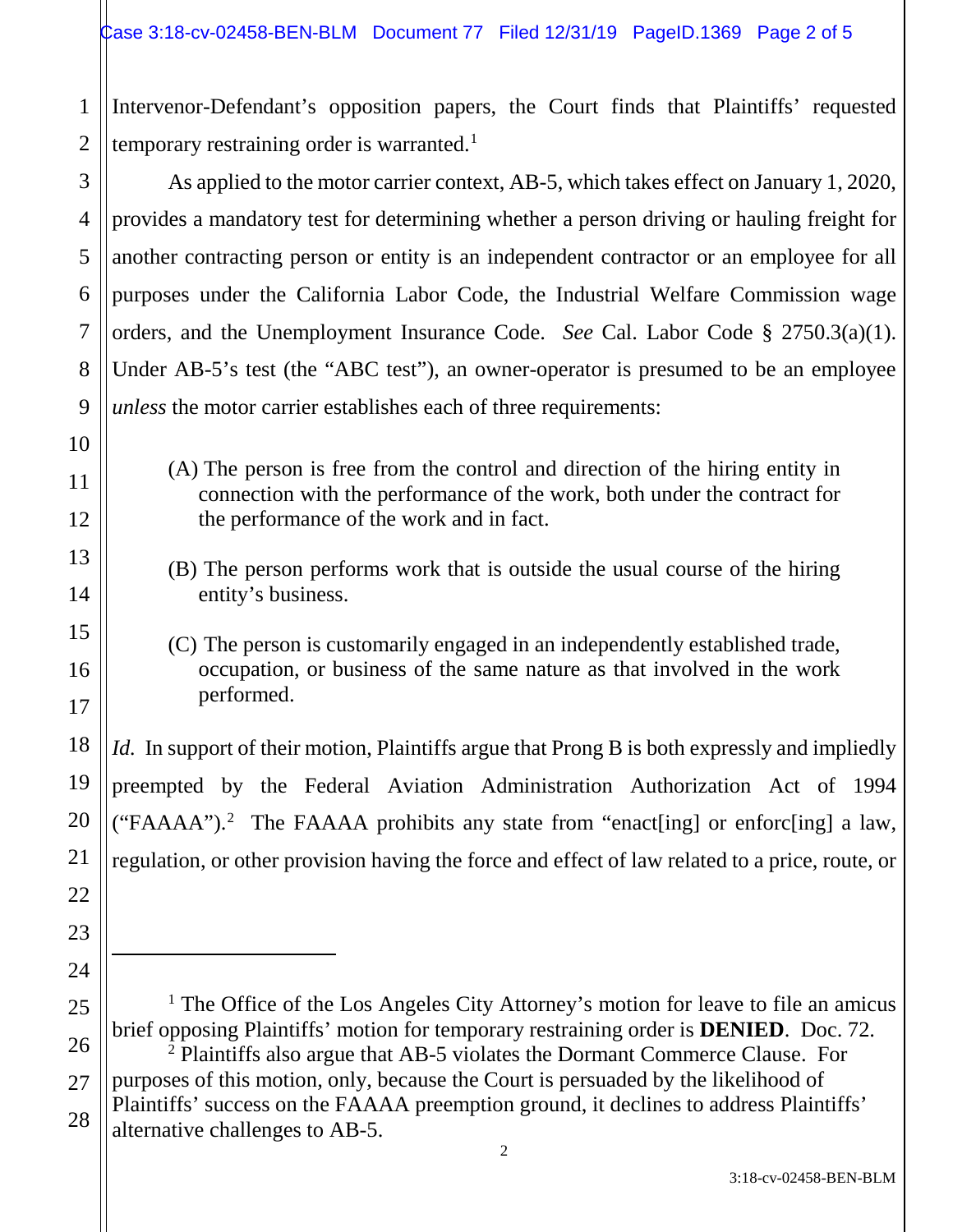1 2 service of any motor carrier . . . with respect to the transportation of property." 49 U.S.C.  $§ 14501(c)(1).$ 

3

4

5

6

7

8

9

11

17

21

Pursuant to Federal Rule of Civil Procedure 65, the Court finds that a temporary restraining order is warranted. At this early stage of the proceedings and within the brief amount of time available, Plaintiffs have carried their burden for purposes of emergency relief to show (1) that they are likely to succeed on the merits, (2) likely to suffer irreparable harm in the absence of relief, (3) that the balance of equities tips in their favor, and (4) that their requested relief is in the public interest. *See Winter v. Natural Resource Defense Council*, 555 U.S. 7, 20 (2008).

10 12 13 14 15 16 18 19 Specifically, Plaintiffs have shown that AB-5's Prong B is likely preempted by the FAAAA because AB-5 effectively mandates that motor carriers treat owner-operators as employees, rather than as the independent contractors that they are. In other words, because contrary to Prong B, drivers perform work *within* "the usual course of the [motor carrier] hiring entity's business," drivers will never be considered independent contractors under California law. *See also Cal. Trucking Ass'n v. Su*, 903 F.3d 953, 964 (9th Cir. 2018) (recognizing that "*American Trucking* stands for the obvious proposition that an 'all or nothing' rule requiring services to be performed by certain types of employee drivers ... was likely preempted.") (citing *Am. Trucking Ass'ns, Inc. v. City of Los Angeles*, 559 F.3d 1046, 1053-56 (9th Cir. 2009)).

20 22 23 24 25 26 27 28 Further, Plaintiffs have established that imminent, irreparable harm is likely because without significantly transforming their operations to treat independent contracting drivers as employees for all specified purposes under California laws and regulations, they face the risk of governmental enforcement actions, as well as criminal and civil penalties. *See, e.g.*, Cal. Unemp. Ins. Code § 2117; Cal. Labor Code § 1199.5; Cal. Labor Code §§ 226.6 and 226.8. Moreover, the Court is persuaded that Plaintiffs have standing. To bring a claim in federal court requires that plaintiffs establish at an irreducible minimum an injury in fact; that is, there must be some threatened or actual injury resulting from the putatively illegal action. *Virginia v. Am. Booksellers Ass'n, Inc.*, 484 U.S. 383, 392-93 (1988)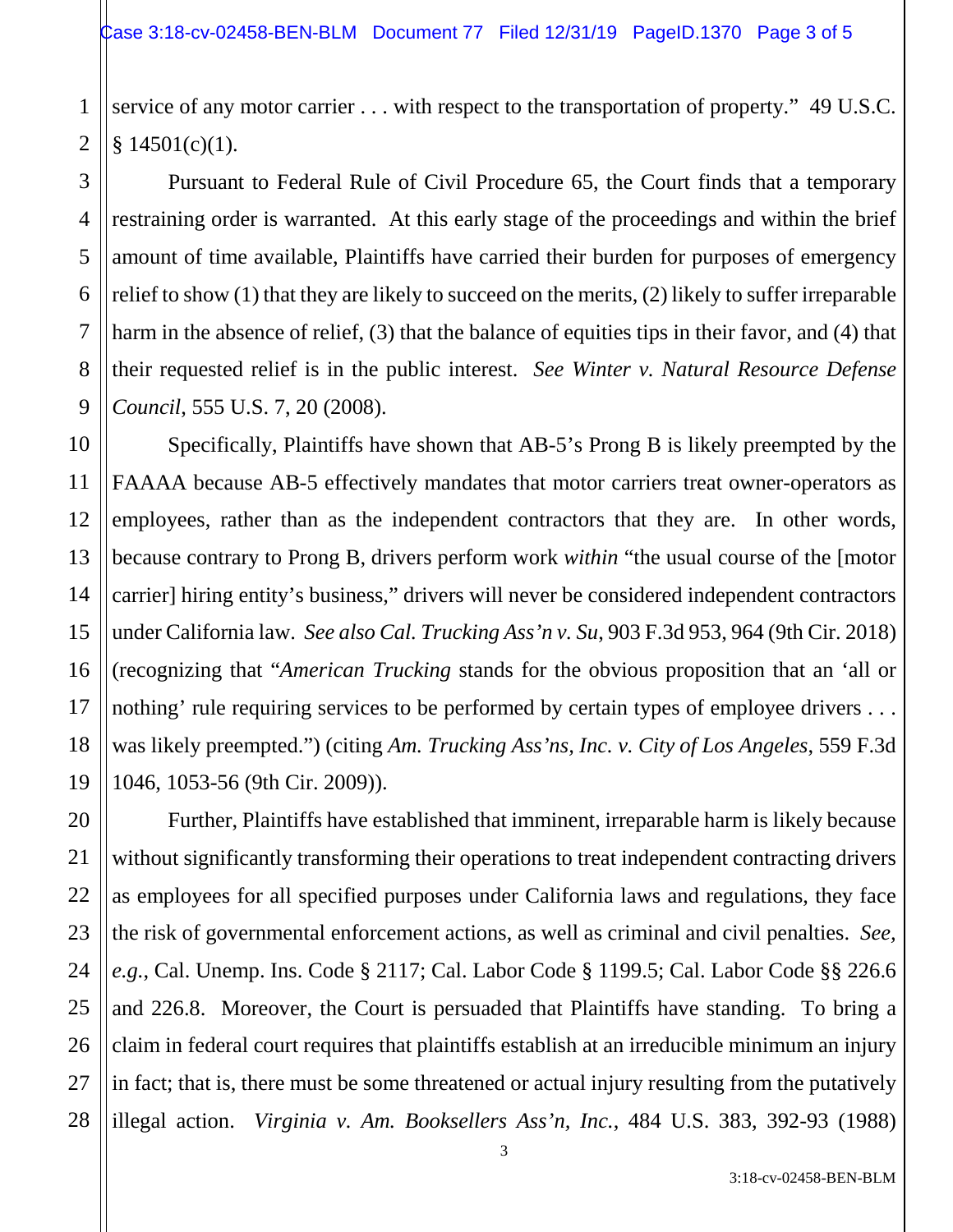3 4 5 6 8 9 10 (internal quotations and citations omitted). The requirement is met here as the law is aimed directly at Plaintiffs. If their interpretation of the statute is correct, Plaintiffs will have to risk criminal prosecution or take significant and costly compliance measures. The State has not suggested that the newly enacted law will not be enforced. Indeed, as recently as December 23, 2019, Defendants expressly declined to withhold enforcement of AB-5, even for a short time. Thus, Plaintiffs have alleged an actual and well-founded fear that the law will be enforced against them. This is sufficient for standing in a pre-enforcement challenge. *See id*.; *see also Susan B. Anthony List v. Driehaus*, 573 U.S. 149, 168 (2014) (Petitioners in pre-enforcement challenge demonstrated an injury in fact sufficient for Article III standing).

Finally, as to the remaining *Winter* factors, the Court finds the equities weigh in favor of granting the requested temporary restraining order and that it is in the public interest. That is particularly so given that AB-5 provides an alternative should the ABC test be struck down. *See* Cal. Labor Code § 2750.3(a)(3) (mandating that should the ABC test be struck down, the pre-AB-5 test will apply). The Court finds that Plaintiffs lack any other adequate legal remedy to preserve the status quo over the brief period of time before the Court can address their preliminary injunction motion. Accordingly, Plaintiffs' *ex parte* motion for a temporary restraining order is **GRANTED**. It is further **ORDERED**:

19 20 21 22 23 24 25 26 27 1. Defendant Xavier Becerra, in his official capacity as the Attorney General of the State of California, Julia A. Su, in her official capacity as the Secretary of the California Labor and Workforce Development Agency, Andre Schoorl, in his official capacity as the Acting Director of the Department of Industrial Relations of the State of California, Lilia Garcia Brower, in her official capacity as the Labor Commissioner of the State of California, and Patrick Henning, in his official capacity as Director of the California Employment Development Department are temporarily enjoined from enforcing Assembly Bill 5 ("AB-5") as to any motor carrier operating in California, pending this Court's resolution of Plaintiffs' motion for a preliminary injunction.

28

1

2

7

11

12

13

14

15

16

17

18

2. Because there is no realistic likelihood of harm to Defendants from